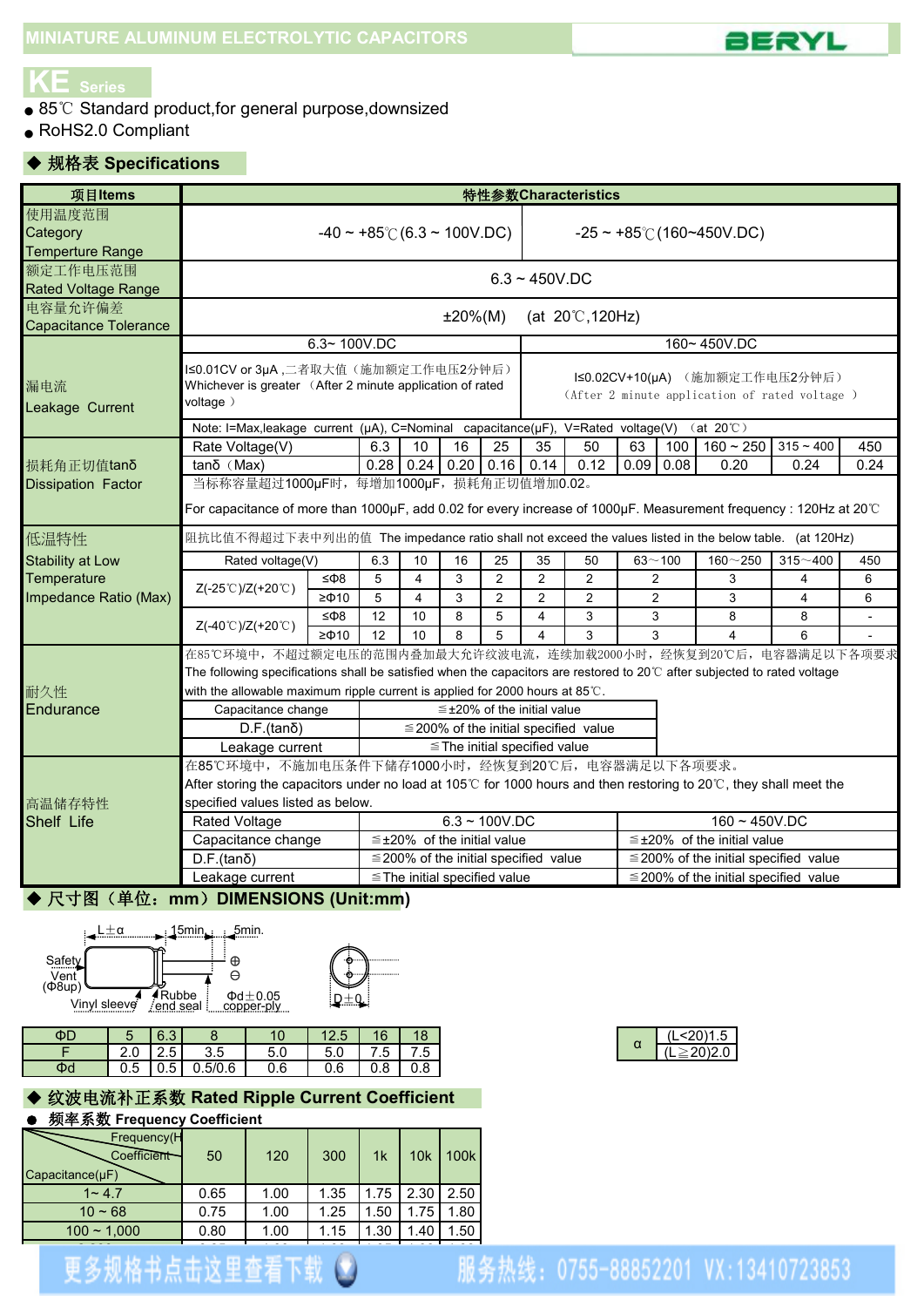

# **KE Series**

## ◆ 标准品一览表**Standard Ratings**

| <b>WV</b><br>(Vdc) | Cap<br>$(\mu F)$ | Case size<br>$\Phi D^*L(mm)$ | Rated ripple current<br>(mArms)<br>105°C/120Hz |  | <b>WV</b><br>(Vdc) | Cap<br>$(\mu F)$ | Case size<br>$\Phi D^*L$ (mm) | Rated ripple current<br>(mArms)<br>105°C/120Hz |
|--------------------|------------------|------------------------------|------------------------------------------------|--|--------------------|------------------|-------------------------------|------------------------------------------------|
|                    | 1000             | 8X12                         | 540                                            |  |                    | 47               | 5X11                          | 130                                            |
|                    | 2200             | 10X16                        | 890                                            |  |                    | 68               | 6.3X11                        | 160                                            |
|                    | 3300             | 10X20                        | 1190                                           |  |                    | 100              | 6.3X11                        | 210                                            |
|                    | 4700             | 13X20                        | 1550                                           |  |                    | 220              | 8X12                          | 385                                            |
| 6.3                | 6800             | 13X25                        | 1920                                           |  |                    | 330              | 10X13                         | 490                                            |
|                    | 10000            | 16X26                        | 2350                                           |  | 35                 | 470              | 10X16                         | 650                                            |
|                    | 15000            | 16X32                        | 2550                                           |  |                    | 1000             | 13X20                         | 1150                                           |
|                    | 22000            | 18X35                        | 3200                                           |  |                    | 2200             | 16X26                         | 1800                                           |
|                    | 220              | 5X11                         | 240                                            |  |                    | 3300             | 16X32                         | 2100                                           |
|                    | 330              | 6.3X11                       | 290                                            |  |                    | 4700             | 16X35                         | 2500                                           |
|                    | 470              | 6.3X11                       | 35                                             |  |                    | 6800             | 18X40                         | 2800                                           |
|                    | 1000             | 10X13                        | 650                                            |  | 50                 | $\mathbf 1$      | 5X11                          | 17                                             |
|                    | 2200             | 10X16                        | 990                                            |  |                    | 2.2              | 5X11                          | 28                                             |
| 10                 | 3300             | 13X20                        | 1450                                           |  |                    | 3.3              | 5X11                          | 35                                             |
|                    | 4700             | 13X25                        | 1800                                           |  |                    | 4.7              | 5X11                          | 41                                             |
|                    | 6800             | 16X26                        | 2250                                           |  |                    | 10               | 5X11                          | 60                                             |
|                    | 10000            | 16X32                        | 2550                                           |  |                    | 22               | 5X11                          | 95                                             |
|                    | 15000            | 16X35                        | 2880                                           |  |                    | 33               | 5X11                          | 125                                            |
|                    | 22000            | 18X40                        | 3400                                           |  |                    | 47               | 6.3X11                        | 155                                            |
|                    | 220              | 6.3X11                       | 260                                            |  |                    | 68               | 6.3X11                        | 210                                            |
|                    | 330              | 6.3X11                       | 320                                            |  |                    | 100              | 8X12                          | 260                                            |
|                    | 470              | 8X12                         | 440                                            |  |                    | 220              | 10X13                         | 430                                            |
|                    | 1000             | 10X13                        | 700                                            |  |                    | 330              | 10X16                         | 590                                            |
| 16                 | 2200             | 10X20                        | 1000                                           |  |                    | 470              | 10X20                         | 760                                            |
|                    | 3300             | 13X25                        | 1700                                           |  |                    | 1000             | 13*25                         | 1350                                           |
|                    | 4700             | 16X26                        | 2100                                           |  |                    | 2200             | 16*32                         | 1980                                           |
|                    | 6800             | 16X26                        | 2250                                           |  |                    | 3300             | 18X35                         | 2500                                           |
|                    | 10000            | 16X35                        | 2710                                           |  | 63                 | 22               | 5X11                          | 100                                            |
|                    | 15000            | 18X40                        | 3100                                           |  |                    | 33               | 6.3X11                        | 140                                            |
|                    | 100              | 5X11                         | 180                                            |  |                    | 47               | 6.3X11                        | 170                                            |
|                    | 220              | 6.3X11                       | 280                                            |  |                    | 68               | 8X12                          | 220                                            |
|                    | 330              | 8X12                         | 350                                            |  |                    | 100              | 8X12                          | 280                                            |
|                    | 470              | 10X13                        | 475                                            |  |                    | 220              | 10X16                         | 490                                            |
| 25                 | 1000             | 10X16                        | 860                                            |  |                    | 330              | 10X20                         | 710                                            |
|                    | 2200             | 13X25                        | 1550                                           |  |                    | 470              | 13X20                         | 900                                            |
|                    | 3300             | 16X26                        | 1980                                           |  |                    | 1000             | 16X26                         | 1300                                           |
|                    | 4700             | 16X26                        | 2200                                           |  |                    | 2200             | 18X35                         | 2300                                           |
|                    | 6800             | 16X35                        | 2600                                           |  |                    |                  |                               |                                                |
|                    | 10000            | 18X40                        | 2800                                           |  |                    |                  |                               |                                                |